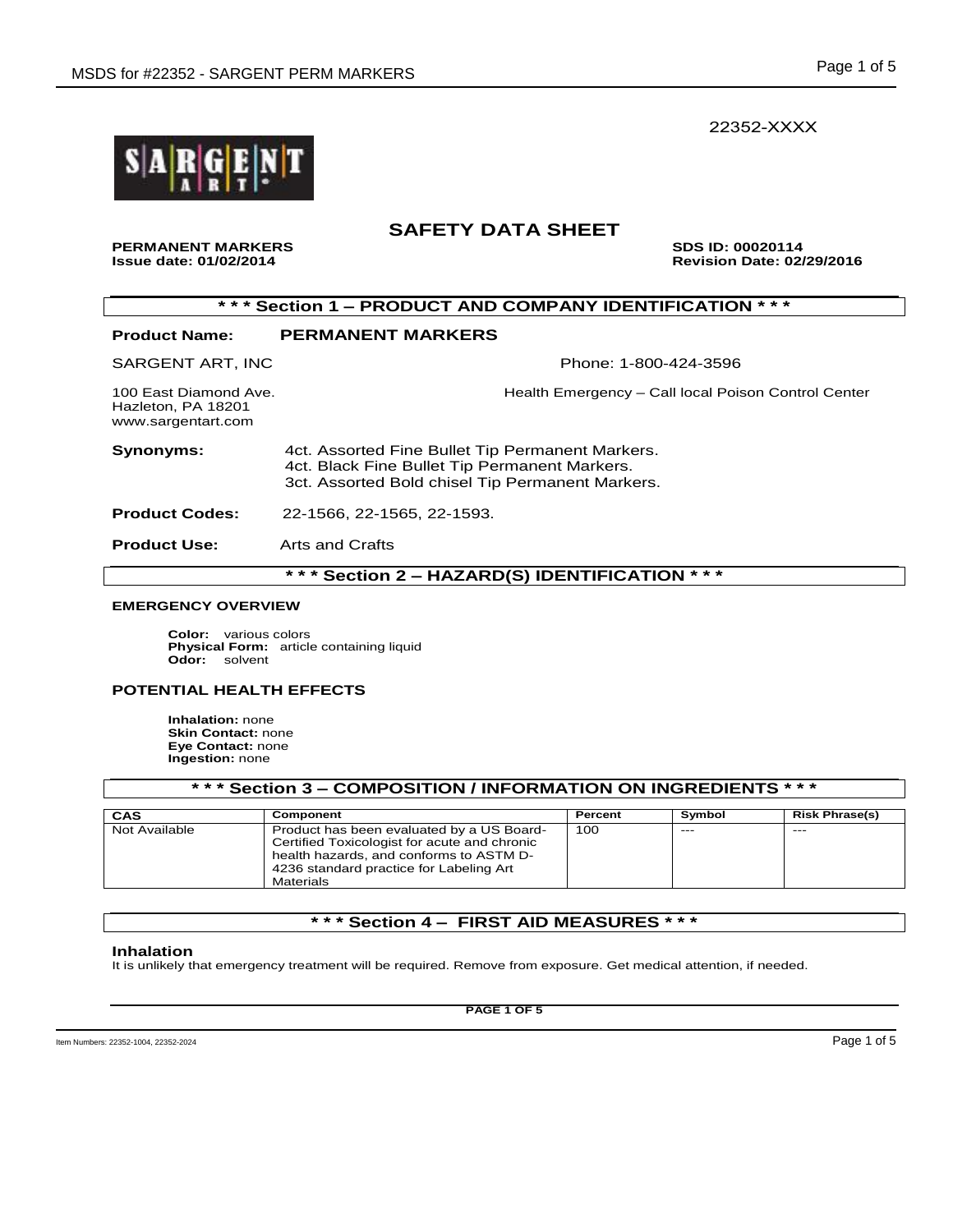

**PERMANENT MARKERS SDS ID: 00020114**

**Issue date: 01/02/2014 Revision Date: 02/29/2016**

#### **Skin**

It is unlikely that emergency treatment will be required. If adverse effects occur, wash with soap or mild detergent and large amounts of water. Get medical attention, if needed.

#### **Eyes**

It is unlikely that emergency treatment will be required. Wash with large amounts of water or normal saline until no evidence of chemical remains (at least 15-20 minutes). Get medical attention immediately.

**Ingestion**

Contact local poison control center or physician immediately.

## **\* \* \* Section 5 – FIRE FIGHTING MEASURES \* \* \***

See Section 9 for Flammability Properties

**NFPA Ratings: Health:** 1 **Fire:** 1 **Reactivity:** 0 Hazard Scale:  $0 =$  Minimal 1 = Slight 2 = Moderate 3 = Serious 4 = Severe **Flammable Properties** Slight fire hazard. **Extinguishing Media** Regular dry chemical, carbon dioxide, water, regular foam **Fire Fighting Measures** Move container from fire area if it can be done without risk. Avoid inhalation of material or combustion by-

products.

### **\* \* \* Section 6 – ACCIDENTAL RELEASE MEASURES \* \* \***

#### **Occupational spill/release**

Absorb with sand or other non-combustible material. Collect spilled material in appropriate container for disposal.

## **\* \* \* Section 7 – HANDLING AND STORAGE \* \* \***

#### **Handling Procedures**

Handle as corrosive liquid. When mixing, slowly add to water to minimize heat generation and splattering. Keep emergency spill kit near storage and use areas.

#### **Storage Procedures**

Store and handle in accordance with all current regulations and standards. See original containers for storage recommendations. Store with bases. Keep separated from incompatible substances.

### **\* \* \* Section 8 – EXPOSURE CONTROLS / PERSONAL PROTECTION \* \* \***

#### **Component Exposure Limits**

ACGIH and EU have not developed exposure limits for any of this product's components. **Ventilation**

Based on available information, additional ventilation is not required.

### **PERSONAL PROTECTIVE EQUIPMENT**

**Eyes/Face**

Eye protection not required under normal conditions.

**PAGE 2 OF 5**

Item Numbers: 22352-1004, 22352-2024 Page 2 of 5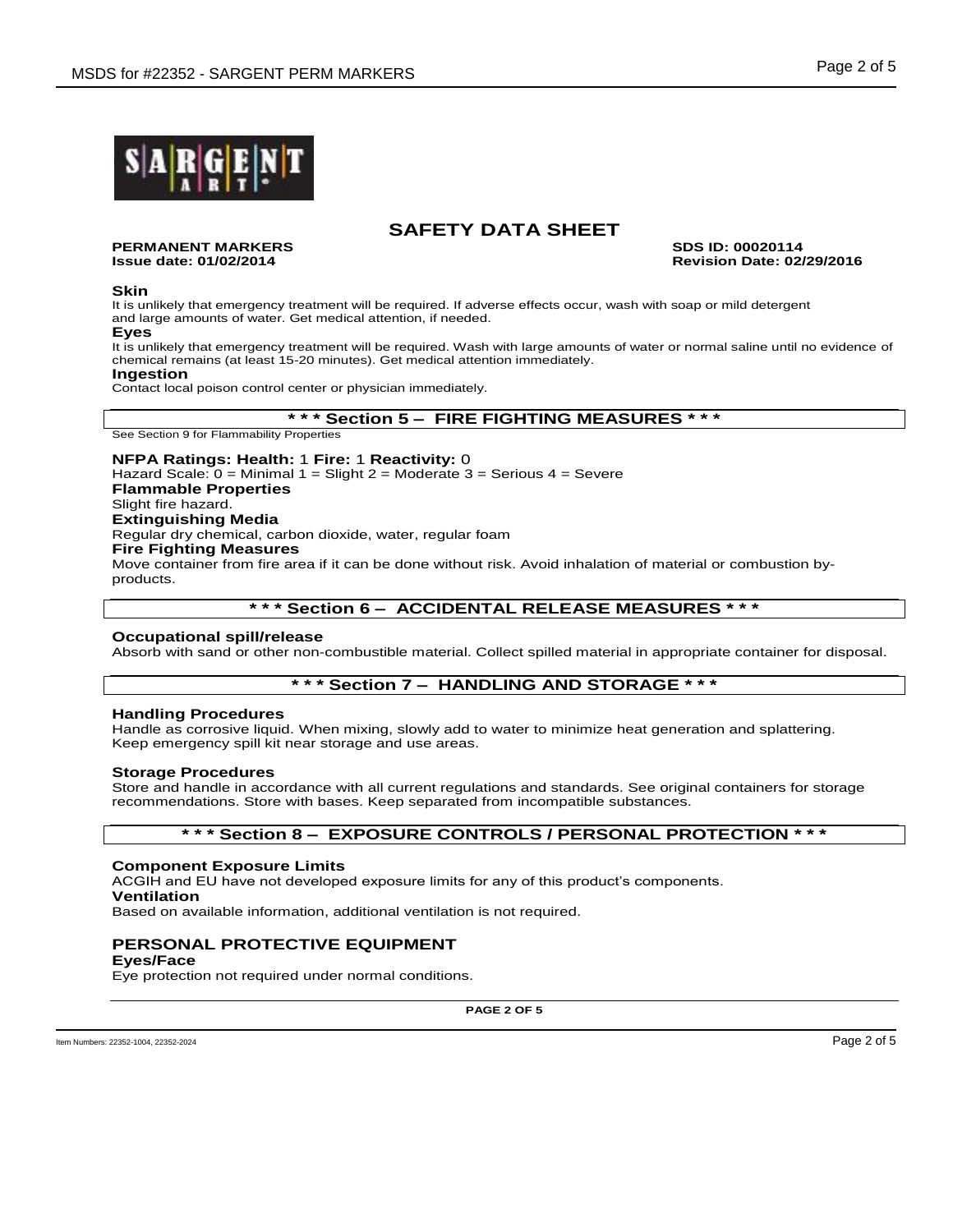

**PERMANENT MARKERS SDS ID: 00020114**

**Issue date: 01/02/2014 Revision Date: 02/29/2016**

#### **Protective Clothing**

Protective clothing is not required under normal conditions. **Glove Recommendations** Protective gloves are not required under normal conditions. **Respiratory Protection** No respirator is required under normal conditions of use. Under conditions of frequent use or heavy exposure, respiratory protection may be needed.

### **\* \* \* Section 9 – PHYSICAL AND CHEMICAL PROPERTIES \* \* \***

**Article containing liquid Not available Boiling Point:** Not available **Volatility:** Not available **Viscosity:** Not available **Viscosity:** Not available **Not available** 

**Appearance:** Liquid **Flash Point:** Not applicable **Physical State:** Liquid Liquid **Flammability:** Not applicable **Physical Form:** Article containing liquid **Flammability:** Not available **Color:** Assorted colors **Vapor Density (air=1):** Not available **Odor:** Solvent **Evaporation Rate:** Not available **Odor Threshold:** Not available **Specific Gravity:** Not available **Melting Point:** Not available **Water Solubility:** Not available **Freezing Point:** Not available **Coeff.Water/Oil Dist:** Not available

# **\* \* \* Section 10 – STABILITY AND REACTIVITY \* \* \***

**Chemical Stability** Stable at normal temperatures and pressure. **Conditions to Avoid** None reported. **Materials to Avoid** Oxidizing materials. **Decomposition Products** Oxides of carbon. **Possibility of Hazardous Reactions** Will not polymerize.

### **\* \* \* Section 11 – TOXICOLOGICAL INFORMATION \* \* \***

### **Component Analysis – LD50/LC50**

The components of this material have been reviewed in various sources and no selected endpoints have been identified.

### **RTECS Acute Toxicity (selected)**

The components of this material have been reviewed and RTECS publishes no data as of the date on this document.

#### **Component Carcinogenicity**

None of this product's components are listed be ACGIH, IARC, or DFG.

**PAGE 3 OF 5**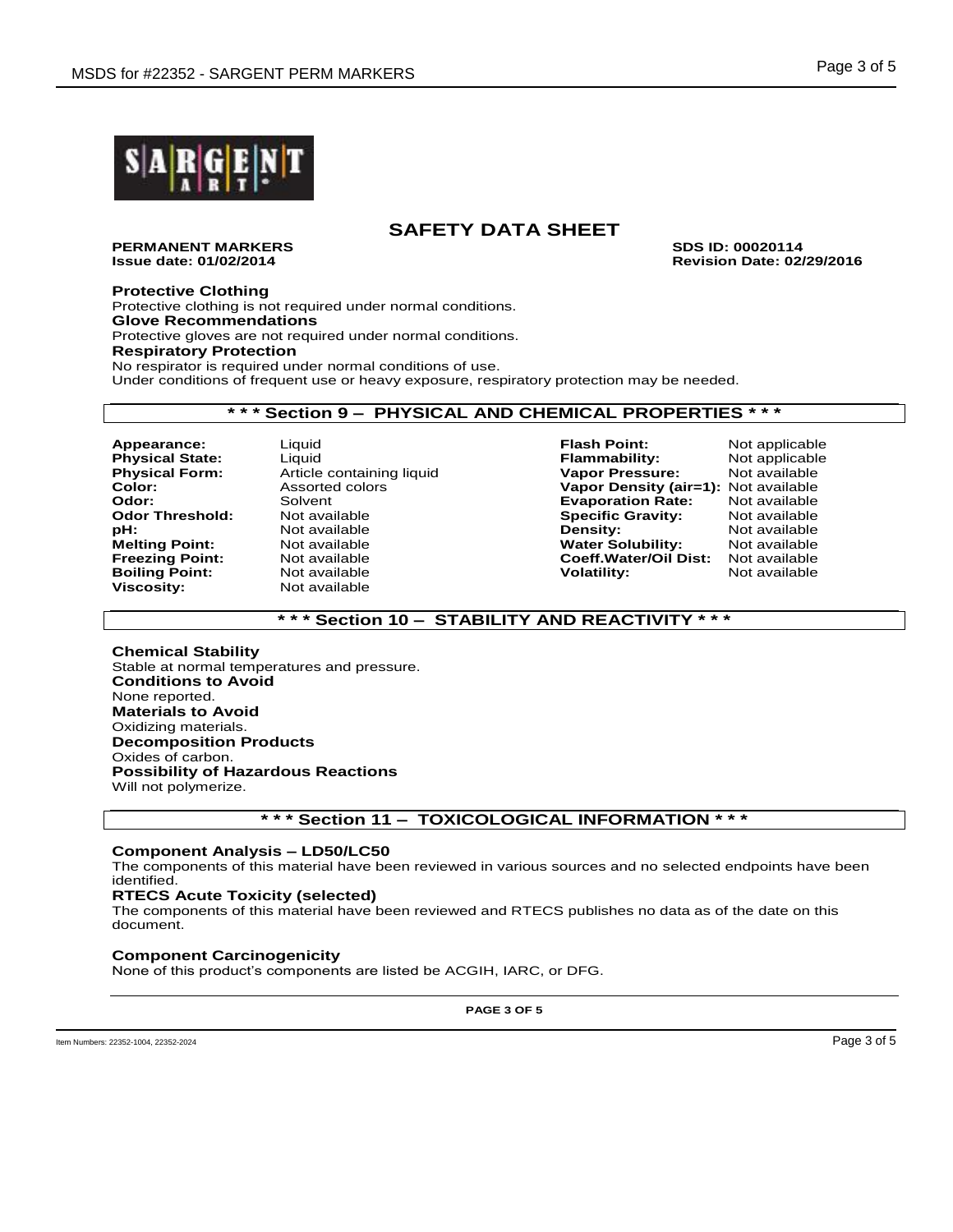

**PERMANENT MARKERS SDS ID: 00020114**

**Issue date: 01/02/2014 Revision Date: 02/29/2016**

#### **RTECS Irritation**

The components of this material have been reviewed and RTECS publishes no data as of the date on this document.

### **\* \* \* Section 12 – ECOLOGICAL INFORMATION \* \* \***

### **Component Analysis – Aquatic Toxicity**

No LOLI ecotoxicity data is available for this product's components.

### **\* \* \* Section 13 – DISPOSAL CONSIDERATION \* \* \***

#### **Disposal Methods**

Dispose in accordance with all applicable regulations. **Component Waste Numbers** The U.S. EPA has not published waste numbers for this product's components.

## **\* \* \* Section 14 – TRANSPORT INFORMATION \* \* \***

| <b>US DOT Information:</b> | Not Regulated. |
|----------------------------|----------------|
| <b>TDG Information:</b>    | Not Regulated. |
| <b>ADR Information:</b>    | Not Regulated. |
| <b>RID Information:</b>    | Not Regulated. |
| <b>IATA Information:</b>   | Not Regulated. |
| <b>ICAO Information:</b>   | Not Regulated. |
| <b>IMDG Information:</b>   | Not Regulated. |

### **\* \* \* Section 15 – REGULATORY INFORMATION \* \* \***

#### **U.S. Federal Regulations**

None of this products components are listed under SARA Section 302 (40 CFR 355 Appendix A), SARA Section 311/312 (40 CFR 370.21), SARA Section 313 (40 CFR 372.65), CERCLA (40 CFR 302.4), TSCA 12(b), or require an OSHA process safety plan.

#### **SARA Section 311/312 (40 CFR 370 Subparts B and C) Acute Health:** No **Chronic Health:** No **Fire:** No **Pressure:** No **Reactive:** No

**U.S. State Regulations**

None of this product's components are listed on the state lists from CA, MA, MN, NJ or PA.

Not regulated under California Proposition 65

#### **Canada**

This product has been classified in accordance with the criteria of the Controlled Products Regulations (CPR) and the MSDS contains all of the information required by the CPR. WHMIS CLASSIFICATION: Not a Controlled Product under Canada's Workplace Hazardous Material Information System.